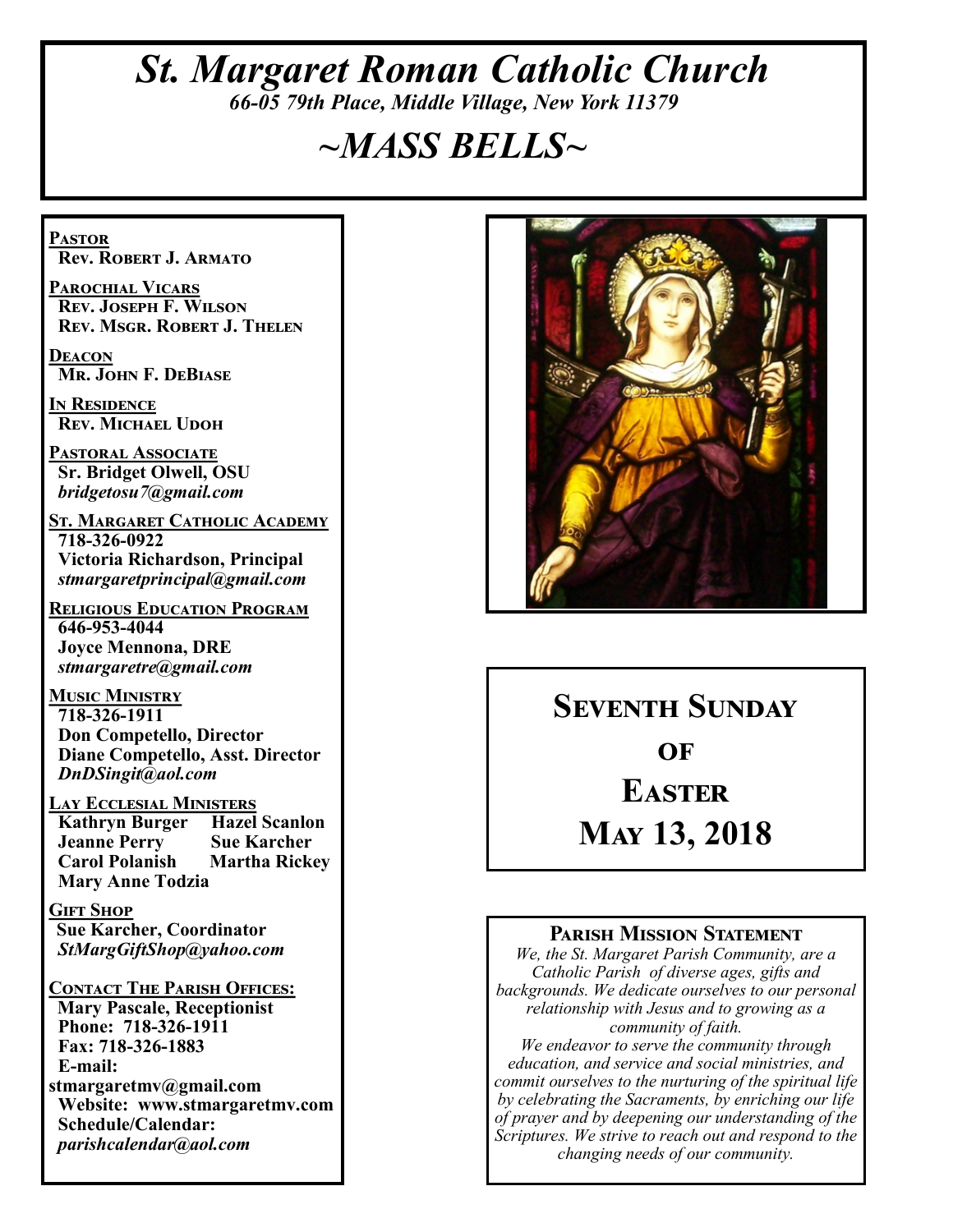#### *MASSES FOR THE WEEK* **SUN. MAY 13 - SEVENTH SUNDAY**

- **OF EASTER/MOTHER'S DAY**<br>7:30 Virginia Congemi Virginia Congemi 9:00 Honor la Madonna Fatima/Ignazia Maggio/Benedetto Barretta e Famiglia/Francesca Giuseppe e Salvatore Casabianca/Antonino Catalano/Rosaria, Rosario e Nunzio Taormina/ Vincenza, Mariano e Salvatore Palmeri/Daniele Bussa/ Girolama e Maria Ciaccio/
- 10:30 Mother's Day Triduum<br>NOON Margaret M. Forte
- NOON Margaret M. Forte<br>5:00PM Viola Giordano & L
- Viola Giordano & Lucy Sepi

#### **MON. MAY 14 - ST. MATTHIAS**

- 7:00 Mother's Day Triduum<br>9:00 William Schoppner (AN William Schoppner (ANNI)
- **TUE. MAY 15 - ST. ISIDORE**
- 7:00 Mike Civitano<br>9:00 Mother's Dav
- Mother's Day Triduum
- **WED. MAY 16 - EASTER WEEKDAY**
- 7:00 Jeremiah B. Sweeney<br>9:00 Marie & Joseph Giattir
- Marie & Joseph Giattino

# **THU. MAY 17 - EASTER WEEKDAY**<br>7:00 Bianca DiLorenzo (ANNI)

- Bianca DiLorenzo (ANNI)
- 9:00 Agusta Mundy (ANNI)
- **FRI. MAY 18 - ST. JOHN 1**
- 7:00 Emma Rom
- 9:00 Mary & Peter Parlak

# **SAT.** MAY 19 - EASTER WEEKDAY 9:00 COLLECTIVE: Ruth O'Hehir/Jo

9:00 **COLLECTIVE:** Ruth O'Hehir/Joseph Russo/ 11:45 **MONTHLY MEMORIAL MASS:** Concetta Simari/Lucy Santorello/Anthony Pagano Pantaleo DiSanti/Marie D. Powell/Dorothy Keehner/Adolph P. Cassardo/Francis P. Forgione Giuseppe Cucchiara/Augustine V. DeSimone/ Rose Portano/

5:00PM Antoinette Santora

# **SUN. MAY 20 - PENTECOST SUNDAY**<br>7:30 Priest Ordination Class of 1995

Priest Ordination Class of 1995

- 9:00 Maria SS. dell' Udienza/Salvatore e Calogero DiMaggio/Salvatore e Anna Armato/George & Concetta Guidice/Francis Gillespie/Anthony Pagano 10:30 Theodore Mundy (BIRTH)
- NOON People of the Parish
- 5:00PM Kenneth W. Smith



*Congratulations to the children of St. Margaret Parish who received First Holy Communion on May 5th and on May 12th. ~The priests, deacon and staff of St. Margaret's*

# **PARISH INFORMATION**

**If you're not registered, please visit the Rectory office, which is open from Monday through Friday, 9 am to noon and 1 pm to 7:30 pm.**

**CONFESSIONS** - Saturday, 4-4:45 pm or by appointment with a priest.

**NOVENA** to Our Lady of the Miraculous Medal Mondays after the 9am Mass.

**MORNING PRAYER** daily from Monday through Friday at 8:45 am.

**BAPTISMS** take place on the 1st and 3rd Sundays of the month. Please call the rectory for an appointment and to register your child.

**WEDDINGS MUST** be scheduled at least six months in advance by appointment with a priest or a deacon. Please call the rectory office. For marriage preparation information visit www.pre-cana.org.

**THE BEREAVEMENT GROUP** will continue to meet on the 1st and 3rd Thursday of the month at 10 am in the Convent meeting room.

**THE ENGLISH CHOIR** rehearses on Tuesday, at 7 pm in the Church. Tenors and baritones needed!

**IL CORO ITALIANO** prattica ogni Domenica prima della Messa Italiana.

**THE YOUTH CHOIR** rehearses on Thursday, from 6-7 pm in the Church. For more info, DnDsingit@aol.com

**BOY SCOUT TROOP #119** meets on Tuesdays from 7:15-9 pm in the Parish Hall. New members are welcome, age 10 1/2 & up. Call Mr. Krzewski, 718-894-4099.

**CUB PACK #119** meets on Mondays from 7-8:30 pm in the Parish Hall. New members welcome, age 6 to 10-1/2. Call Mr. Krzewski, 718-894-4099.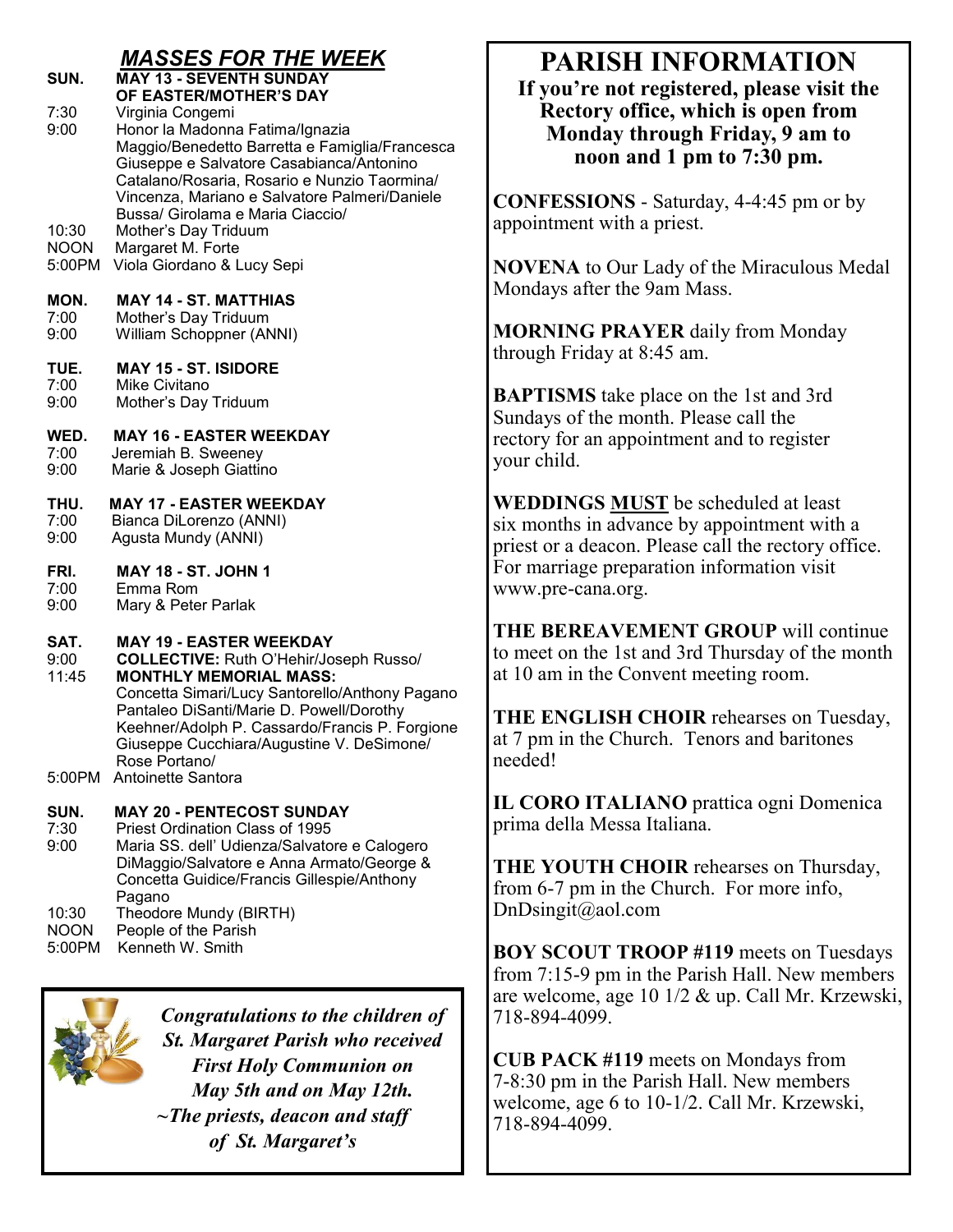# PLEASE PRAY FOR OUR SICK

Karen Guarascio, Connie Faccibene, Eileen Hinrichs, Linda Frazier, Cari Ann Falk-LoBello, Glen Falk, Ronald Frazier, John Downer, Robert Sabini, Lee Falk, Scott White, Baby McKinley Kelleher, Sean Harrison, Justin James Quirke, Elizabeth Ott, Marion Caracciola, Baby Keila Mary Champoli, The Ferrugio Family, Sandra Slattery, Richard Santangelo, Joseph Simon, James Taylor, James Leung, Dr. Joan Virostko, Alfie Poje, Margaret Cosentino, Ann Pompeo, Gloria Mojica, Larry Dumbra, Bob Marvin, Joseph O'Brien, Katie Bryzgornia, Daniel Fox, Domenica Millitello, Caterina D'Anna, Evelyn Mojica, Immaculate Marge D'Elia, Carol Arevalo, Jim O'Driscoll, Victoria Lippolis, Mary Rigovich, Matteo Sabini, Charles Schaaf, Alvaro Andres Gonzalez, Luis Sanchez, Mary Westman, Billy Gillespie, Salvatore Locascio,

*The names will remain for 3 months, please call 718-326-1911 and ask for continued prayers*

#### **Prayer Requests**

**Pray for vocations to the Priesthood and Religious Life. Please pray for our men and women from our Parish serving in the defense of our country: Lt. Col. Thomas Frohnhoefer Sgt. Robert A. Domenici** 



#### *WE RECALL OUR BELOVED DECEASED*

*Especially, Joseph Angelo Karabaich, Domenica Richiusa, May they rest in Christ's Peace!*

# *MEMORIALS*

## *WINE & HOST THIS WEEK*

*are offered in memory of Theodore & Agusta Mundy at the request of Barbara Mundy.* 

## *SANCTUARY LAMP & ALTAR CANDLES THIS WEEK*

*are offered in memory of Viola Giordano and Lucy Sepi at the request of MaryAnn & Joe Giordano.*

# **TODAY'S READINGS**

*Seventh Sunday of Easter*

Acts 1:15-17, 20a, 20c-26; 1 Jn 4:11-16, Jn 17:11b-19 (60)

# **READINGS FOR THE WEEK**

| Monday:    | Acts 1:15-17, 20-26;<br>Ps 113:1-2, 3-4, 5-6, 7-8;<br>Jn $15:9-17$                                                                |
|------------|-----------------------------------------------------------------------------------------------------------------------------------|
| Tuesday:   | Acts 20:17-27; Ps $68-10-11$ ,<br>20-21; Jn 17:1-11a                                                                              |
| Wednesday: | Acts 20:28-38; Ps 68:29-30,<br>33-35a, 35bc-36ab;<br>Jn 17:11b-19                                                                 |
| Thursday:  | Acts 22:30; 23:6-11;<br>Ps 16:1-2a, 5, 7-8, 9-10, ll;<br>$Jn$ 17:20-26                                                            |
| Friday:    | Acts 25:13b-21; Ps 103:1-2,<br>11-12, 19-20ab; Jn 21:15-19                                                                        |
| Saturday:  | Acts 28:16-20, 30-31; Ps 11:4<br>5, 7; Jn 21-20-25 (302)                                                                          |
| Sunday:    | Acts 2:1-11; Ps 104:1, 24,<br>29-30, 31, 34; 1 Cor 12:3b-7,<br>12-13 or Gal 5:16-25;<br>Jn 20:19-23 or Jn 15:26-27;<br>$16:12-15$ |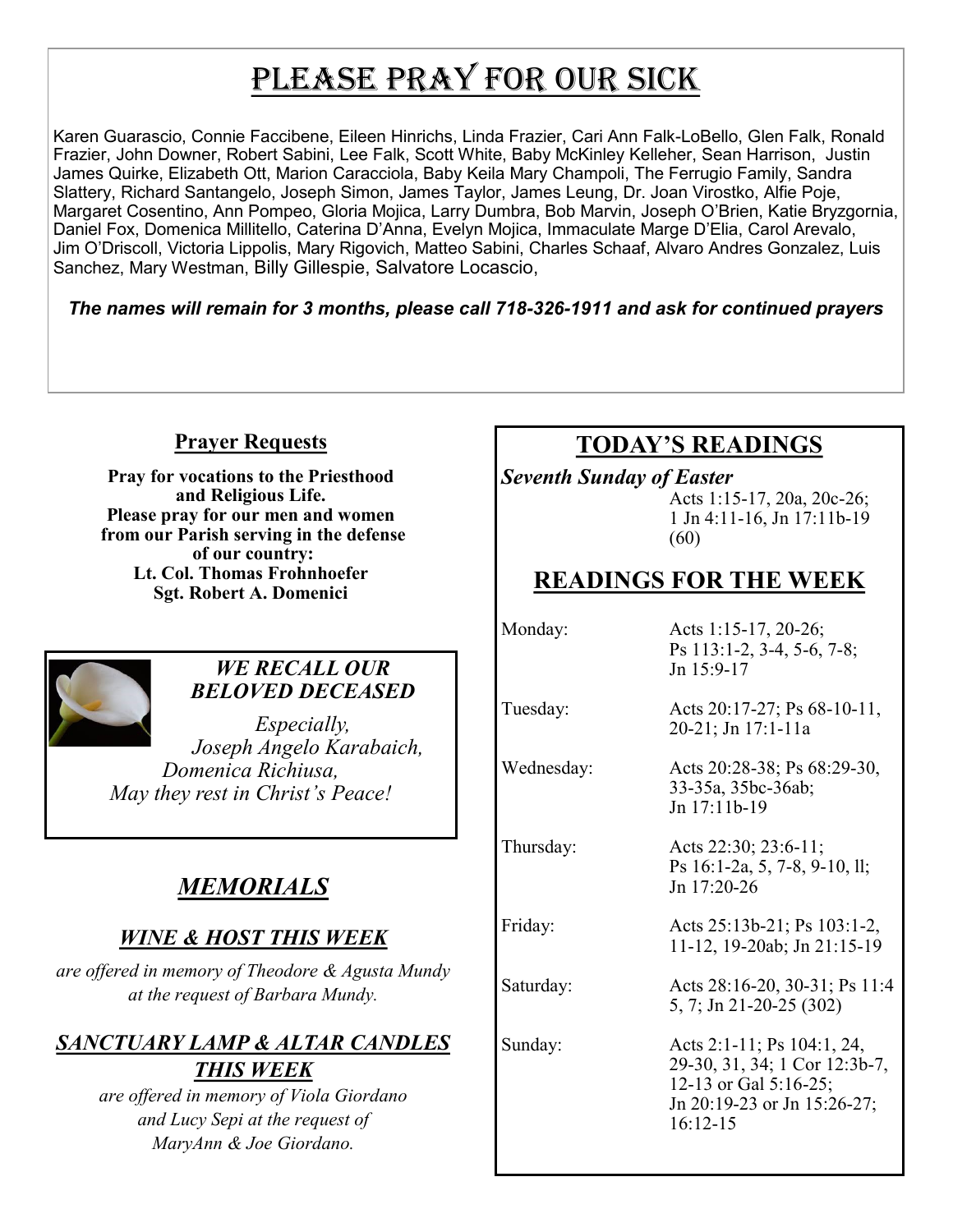#### **ANNUAL CATHOLIC APPEAL**

 Thanks to the **120 families** who have contributed toward the 2018 Annual Catholic Appeal! Is your family one of them? We are now at **\$35, 489: 51% of our Parish goal of \$69,365,** and have another **\$33,876** to go.

 Our goal is achievable, if every family participates. Some can give much, others less, but every family can give something. Please consider making a pledge of at least \$100. You have until the end of the year to complete your monthly payments.

#### **CATHOLIC CHARITIES MOBILE OUTREACH TEAM**

 The team provides in home comprehensive case management services, including outreach/crisis services, supportive counseling, advocacy, linkage to community based home care, and legal and mental health services, to individuals ages five and older, to Queens neighborhoods.

> **Mobile Outreach** Team is located at 67-29 Myrtle Ave., Glendale, NY 11385. For information call **718-456-7001.** *Funded by the NYC Dept. of Mental Health, Retardation and Alcoholism Services.*

#### **PARISH REGISTRATION**

 Very often, people come to the Rectory asking for a certificate or letter attesting to their being active members of our Parish. That's hard for us to do, if there is no record of their being registered.

 All families worshiping here at St. Margaret's are encouraged to register with the Rectory Offices. All you have to do is complete the following information and drop it into the collection basket. We'll take it from there.

Name:

Address:

Phone #: (\_\_\_\_\_\_)-\_\_\_\_\_\_-\_\_\_\_\_\_



## **BLOOD DRIVE NEWS**

## **ST. MARGARET'S IS NUMBER ONE IN QUEENS**

 At a recognition ceremony on Tuesday, April 24, the New York Blood Center and the Diocese of Brooklyn honored St. Margaret with an award for **First Place - Top Queens Parish.** This award is recognition for achieving a total of **265** lifesaving blood donations, an average of **66** donations per blood drive and an increase of **82** donations in the 2017 Diocese of Brooklyn Blood Drive Campaign. These lifesaving donations have potentially impacted the lives of nearly **800** local patients in need. A very special **THANK YOU** to all who donated blood at St. Margaret during the past year and for your continuing dedication and commitment to this vital service!

 Please help us continue the tradition of successful blood drives at St. Margaret. The next Blood Drive is scheduled for **Sunday, June 3rd from 9:00am until 3:00pm** in the Parish Hall. You have given the gift of life so generously in the past. Please mark your calendar and plan on helping patients in need by making a blood donation once again. For more information and/or to make a blood donation appointment, please e-mail

**parishcalendar@aol.com.**

Walk-ins are welcome, too!

#### **ANNIVERSARY CELEBRATIONS**

 The annual **Diocesan Wedding Anniversary Celebration** for those celebrating **25**, **50** or **75** *years* of marriage will take place at 11AM on Saturday, June 9, at the Immaculate Conception Center in Douglaston. A light reception will follow.

 To register, please **contact Martha Hernandez** at **718-281-9540** as soon as possible. The cost is \$35 per couple.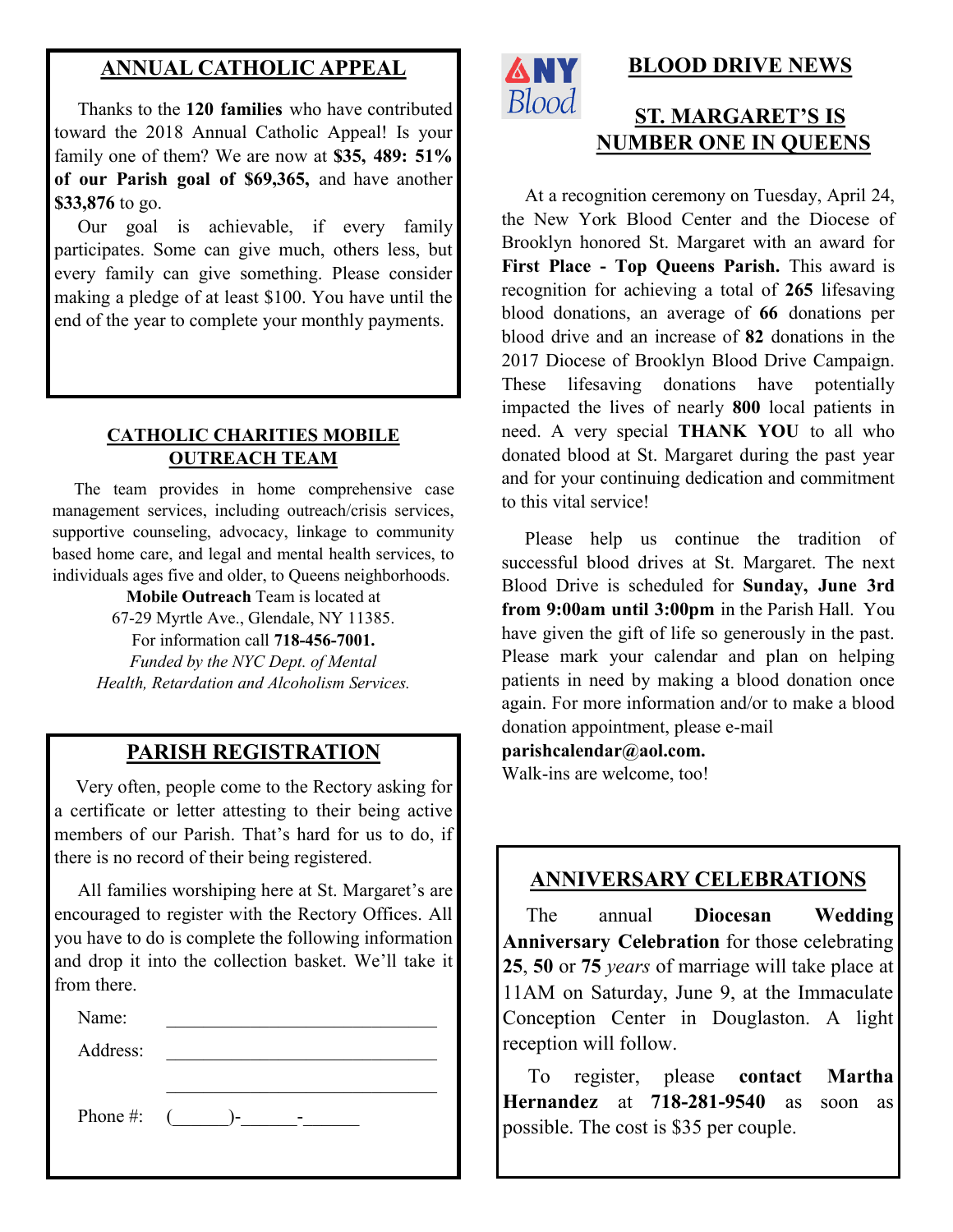

## *FROM THE ACADEMY*

*Congratulations to our students who received their First Holy Communion. God Bless each of them and their families.*

Registration is ongoing; don't miss your spot in our great school! Call our office at **718-326-0922** to schedule a tour. We have many great programs to offer, including our newly added STEM lab and Repole Tech Center. Scholarships are available. Contact us for more information.

#### **T.A.C.H.S. PREP. PROGRAM**

#### **St. Agnes Academic H.S.**

July 30, to August 2, and August 6, to August 9, from 9:00am to 12:00pm. \$275pp. for more info. **718-353-6276** or **www.stagneshs.org**

#### **Msgr. McClancy Memorial H.S.**

Beginning September 8th, for the first seven Saturdays. For more information contact Ms. Rocco, **718-898-3800, ext. 3.**

#### **Cathedral Prep Father Troike Leadership Summer Program July 5 - July 27**

for all boys entering 7th, 8th, and Freshmen year at Cathedral. For info. call **718-592-6800 ext. 137.**

## **CONGRATULATIONS**

to former St. Margaret Academy students who have achieved honors at:

#### **Msgr. McClancy Memorial H.S. BRYAN DAVILA, ANGELA MASULLO, STEVEN SIANO, TIMOTHY WALLS, JORDANA NADILE**

#### **Cathedral Preparatory School and Seminary: KYLE SUMPRER, KEVIN PLUT, ANDREW CHALMERS**

We wish all of these students continued success in their future endeavors.



## **THE MURDER MYSTERY COMPANY** *presents*

# *'TIL DEATH DO US PART*

Friday, June 1, 7:30pm St. Margaret Parish Center 66-10 80th Street, Middle Village \$55p/p includes buffet dinner and interactive show.

## *WHAT TO WEAR FOR THE SHOW*

Ridiculous Ties - Old Wedding Dress Non-Wedding Attire - Worst Wedding Attire Ugly Bridesmaids Dresses - Accessories **(Anything that helps you stand out)**

> **JOIN US FOR A NIGHT OF MYSTERY, MAYHEM, AND MURDER !!! RSVP: 718-326-0922 for tickets**

*All proceeds benefit St. Margaret Catholic Academy* 

#### **MEMORIALS AVAILABLE**

Many memorials for altar lamps, sanctuary lamps, and bread and wine are still available throughout the remainder of this year.

 Also, while we no longer celebrate private memorial Masses, families who wish to have an annual or "month's mind" Mass offered for a loved one can join in the memorial Mass celebrated each month for the repose of the souls of those buried from our church during the preceding month. Call the Rectory Offices to make the arrangements. The next memorial Mass will be celebrated at 11:45am Saturday, May 19.